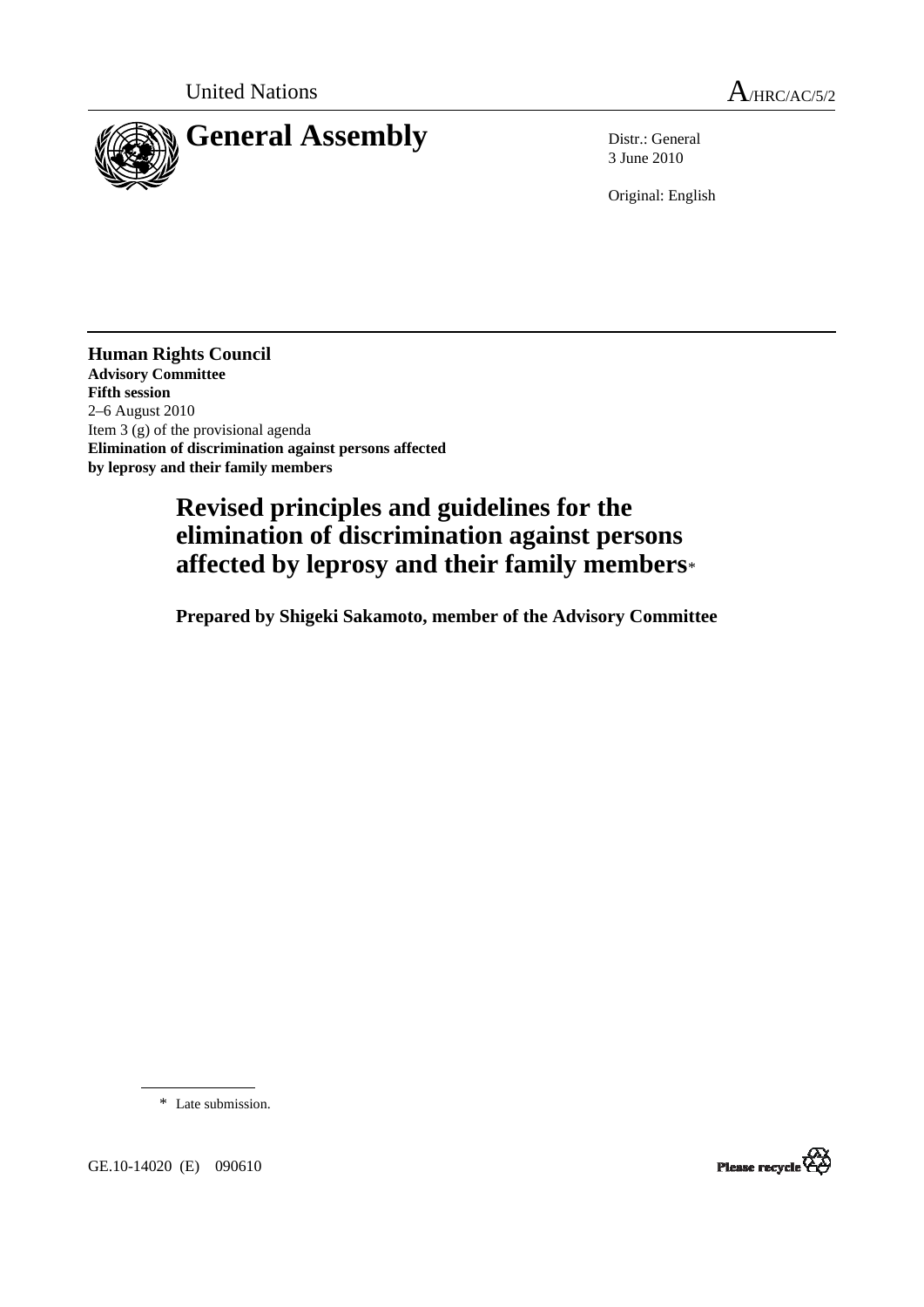1. The Human Rights Council, in its resolution 8/13, requested the Advisory Committee to formulate a draft set of principles and guidelines for the elimination of discrimination against persons affected by leprosy and their family members, and to submit it to the Council for its consideration by September 2009. In response to that request, the Advisory Committee conducted a discussion on the issue. At its first session, the Advisory Committee designated Shigeki Sakamoto, member of the Committee, to formulate a draft set of principles and guidelines on this subject.

2. Pursuant to Council resolution 8/13, the Office of the United Nations High Commissioner for Human Rights (OHCHR) was requested to collect information about the measures that Governments had taken to eliminate discrimination against persons affected by leprosy and their family members, and to hold a meeting to exchange views among relevant actors, including Governments, observers of the United Nations, relevant United Nations bodies, specialized agencies and programmes, non-governmental organizations, scientists, medical experts, as well as representatives of persons affected by leprosy and their family members.

3. In accordance with paragraph 4 of resolution 8/13, OHCHR collected information about the anti-discrimination measures taken by individual countries. Valuable information h[a](#page-1-0)d already been submitted by 24 countries<sup>ª</sup> and 7 non-governmental organizations.<sup>b</sup> The submissions demonstrated that the stigma suffered by persons affected by leprosy is very severe in many countries. Mr. Sakamoto was invited to participate in an open-ended consultation on the issue organized by OHCHR on 15 January 2009, in Geneva. At that consultation, persons affected by leprosy testified about the obstacles they faced in the enjoyment of their human rights because of discriminatory policies and practices.

4. The working paper by Mr. Sakamoto, submitted to the Advisory Committee at its second session (A/HRC/AC/2/CRP.5), focused on an analysis of information submitted by States and non-governmental organizations and the discussions at the open-ended consultation, for the purpose of obtaining more comprehensive knowledge on legislative, judicial, administrative and educational measures concerning discrimination against persons affected by leprosy and their family members.

5. In its recommendation 2/3, the Advisory Committee recommended that the Human Rights Council request Mr. Sakamoto to formulate a draft set of principles and guidelines on the elimination of discrimination against persons affected by leprosy and their family members, for review by the Advisory Committee at its third session and for consideration by the Council by September 2009. In accordance with that request, a draft set of principles and guidelines, on the elimination of discrimination against persons affected by leprosy and their family members, was submitted by Mr. Sakamoto to the Advisory Committee at its third session (A/HRC/AC/3/CRP.2).

6. The Advisory Committee adopted the draft set of principles and guidelines at its third session (A/HRC/AC/3/2) and submitted it to the Council at its twelfth session for consideration, as requested by the Council in paragraph 5 of resolution 8/13. At its twelfth session, the Council adopted resolution 12/7 on elimination of discrimination against persons affected by leprosy and their family members. In its resolution, the Council

<span id="page-1-0"></span><sup>&</sup>lt;sup>a</sup> In order of registration, Israel, Oman, the Philippines, Costa Rica, Turkey, Japan, Finland, Canada, the Netherlands, Egypt, Estonia, Cuba, Mexico, France, Ukraine, Romania, Portugal, Qatar, Ecuador,

<span id="page-1-1"></span>Spain, Azerbaijan, Greece, Kazakhstan, Armenia and Cyprus.<br><sup>b</sup> Centre d'études et d'actions stratégiques, LEPRA Mozambique, the International Federation of Anti-Leprosy Associations, Leprosy Mission International, the German Leprosy and TB Relief Association, the International Association for Integration, Dignity and Economic Advancement and the Nippon Foundation.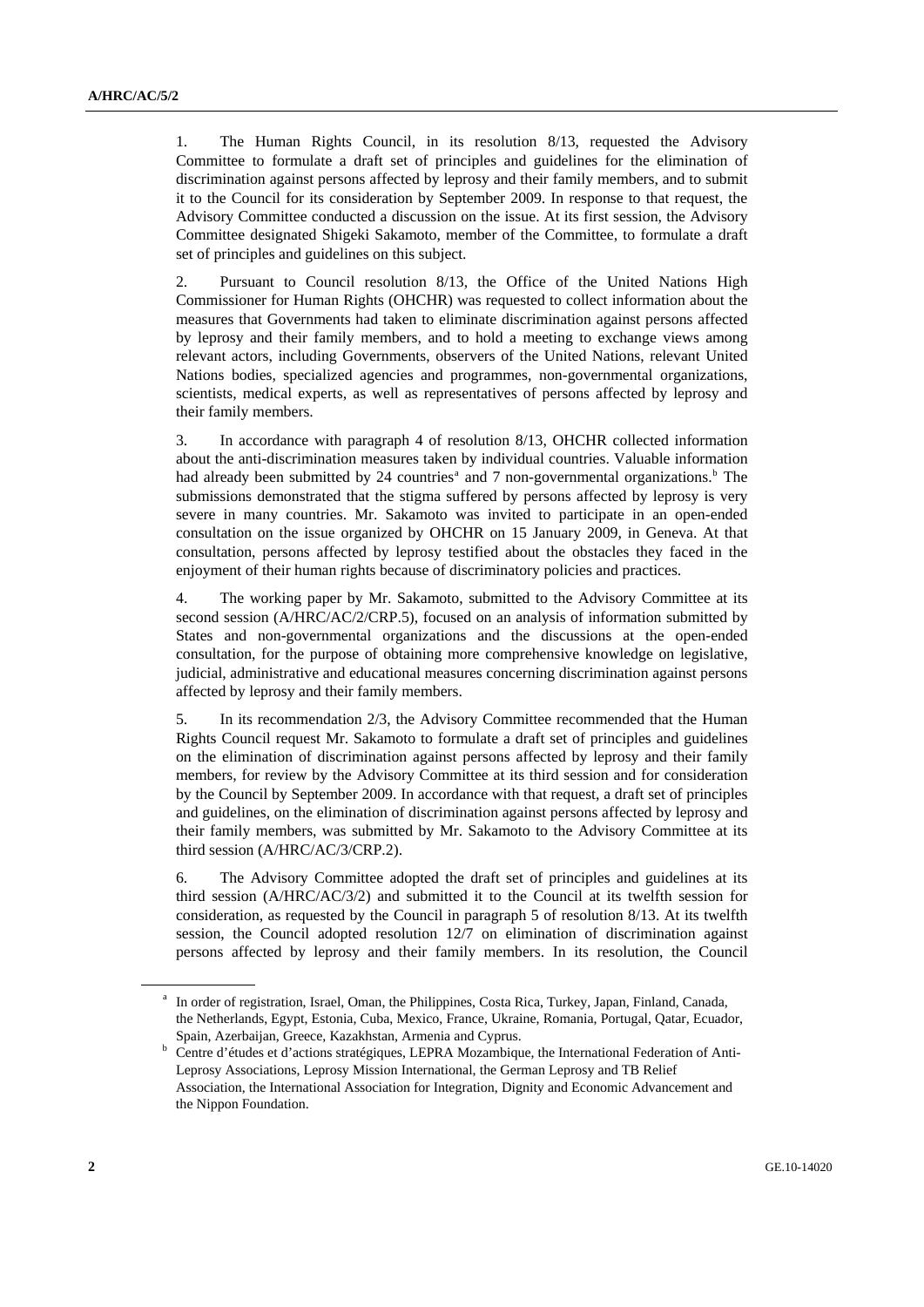requested OHCHR to collect the views of relevant actors on the draft set of principles and guidelines and to make those views available to the Advisory Committee, and requested the Advisory Committee to finalize the draft set of principles and guidelines taking into full consideration the views of relevant actors.

7. Pursuant to resolution 12/7, OHCHR requested relevant actors to submit their views on the draft set of principles and guidelines by 30 November 2009. Many relevant actors, in[c](#page-2-0)luding 12 Governments,<sup>c</sup> 1 specialized agency, the World Health Organization (WHO) an[d](#page-2-1) 9 non-governmental organizations,<sup>d</sup> submitted their comments. Many comments focused on the issue of isolation raised in article 1.2 of the principles and article 2.1 (a) of the guidelines. The crux of the comments was that the isolation of leprosy patients had never been regarded as a useful public measure and had no relevance in the modern tr[e](#page-2-2)atment of leprosy.<sup>e</sup> In addition, many non-governmental organizations<sup>f</sup> asked to specifically mention their objection to the use of the term "leper", since the current paragraph on discriminatory language was considered too vague.

8. The Advisory Committee held a discussion on the above subject at its fourth session. It requested Mr. Sakamoto to take into consideration the comments and views of relevant actors on the draft set of principles and guidelines. In accordance with the Council's request in its resolution 12/7, the Advisory Committee had the task of finalizing a draft set of principles and guidelines and submitting it within the time limit. The present document contains the revised draft set of principles and guidelines reflecting the comments and views from the relevant actors and members of the Advisory Committee (see annex). The text is submitted to the Advisory Committee for adoption and for further submission to the Council at its fifteenth session.

c In order of registration, Japan, Paraguay, Thailand, the United Kingdom of Great Britain and Northern Ireland, Greece, Serbia, Oman, Qatar, Spain, Columbia, Guatemala and Jamaica. d

<span id="page-2-1"></span><span id="page-2-0"></span>The International Federation of Anti-Leprosy Associations, the International Leprosy Association, Guangdong HANDA Rehabilitation & Welfare, the Memorial Health Foundation, Movimento de Reintegracao das Pessoas Atingidas pela Hansenïase, the International Disability Alliance, Culion Sanitarium and General Hospital, the International Association for Integration, Dignity and Economic

<span id="page-2-2"></span>Advancement and the Ethiopian National Association of Persons Affected by Leprosy.<br>
<sup>e</sup> According to WHO, "Isolation of leprosy patients has never been considered as a useful public measure. Isolation before, during and after treatment has no relevance in the modern treatment of leprosy and may in fact work against current efforts to eliminate the disease". In fact, the Technical Advisory Group on Leprosy, at its last meeting on 23 April 2009, stated that "in public health terms, it is reasonable to conclude that a leprosy patient's infectiousness becomes negligible after starting multidrug therapy".

<span id="page-2-3"></span>For example, the International Federation of Anti-Leprosy Associations, the International Leprosy Association, Guangdong HANDA Rehabilitation & Welfare and the International Association for Integration, Dignity and Economic Advancement.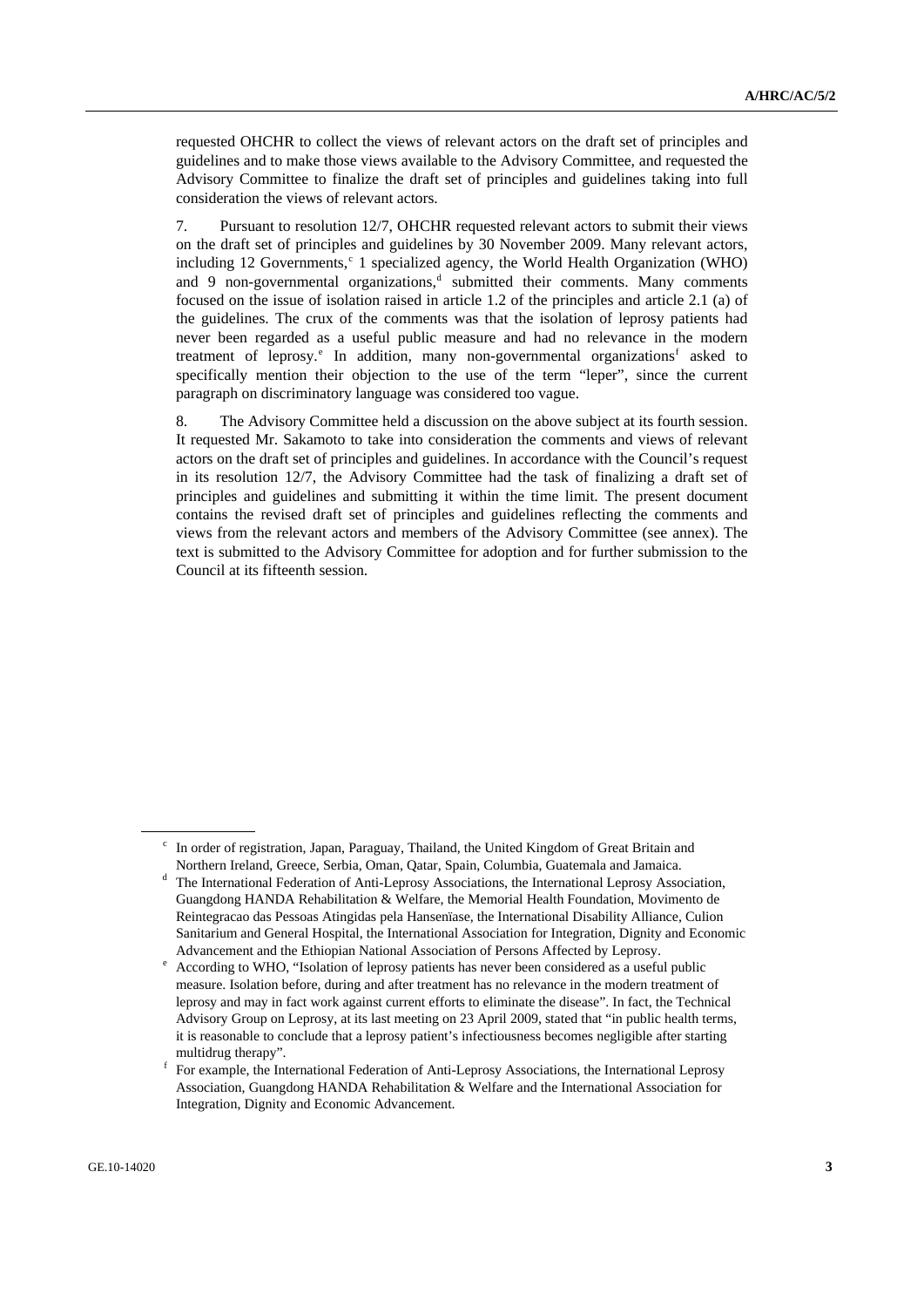# **Annex**

# **Principles and guidelines for the elimination of discrimination against persons affected by leprosy and their family members**

 In formulating a draft set of principles and guidelines on the elimination of discrimination against persons affected by leprosy and their family members, the Rapporteur enumerates firstly the human rights and fundamental freedoms of persons affected by leprosy and their family members as principles, then guidelines for States to respect, ensure and achieve such rights and freedoms.

# **I. Principles**

1. Persons affected by leprosy, and their family members, should be treated as people, with dignity, and are entitled to all the human rights and fundamental freedoms proclaimed in the Universal Declaration of Human Rights and, in accordance with State's obligations, the International Covenant on Economic, Social and Cultural Rights, the International Covenant on Civil and Political Rights, the Convention on the Rights of Persons with Disabilities and other relevant human rights treaties apply equally to them as to others.

2. Persons affected by leprosy and their family members should not be discriminated against or deprived of their human rights on the grounds of having or having had leprosy.

3. Persons affected by leprosy and their family members should have the same rights as everyone else with respect to marriage, family and parenthood. To this end:

- (a) No one should be denied the right to marry on the grounds of leprosy;
- (b) Leprosy should not constitute grounds for divorce;

 (c) A child should not be separated from his or her parents on the grounds of leprosy.

4. Persons affected by leprosy and their family members should have the same rights as everyone else in relation to full citizenship and obtaining identity documents.

5. Persons affected by leprosy and their family members should have an equal right to serve the public, including the right to stand for elections and to hold office at all levels of government.

6. Persons affected by leprosy and their family members should have the right to work in an environment that is inclusive and to be treated equally in all policies and processes related to recruitment, hiring, promotion, salary, continuance of employment and career advancement.

7. Persons affected by leprosy and their family members should not be denied admission to or be expelled from schools or training programmes on the grounds of leprosy.

8. Persons affected by leprosy and their family members are entitled to develop their human potential to the fullest extent, and to realize their dignity and self-worth. Persons affected by leprosy and their family members, who have been empowered and who have had the opportunity to develop their abilities, can be powerful agents of social change.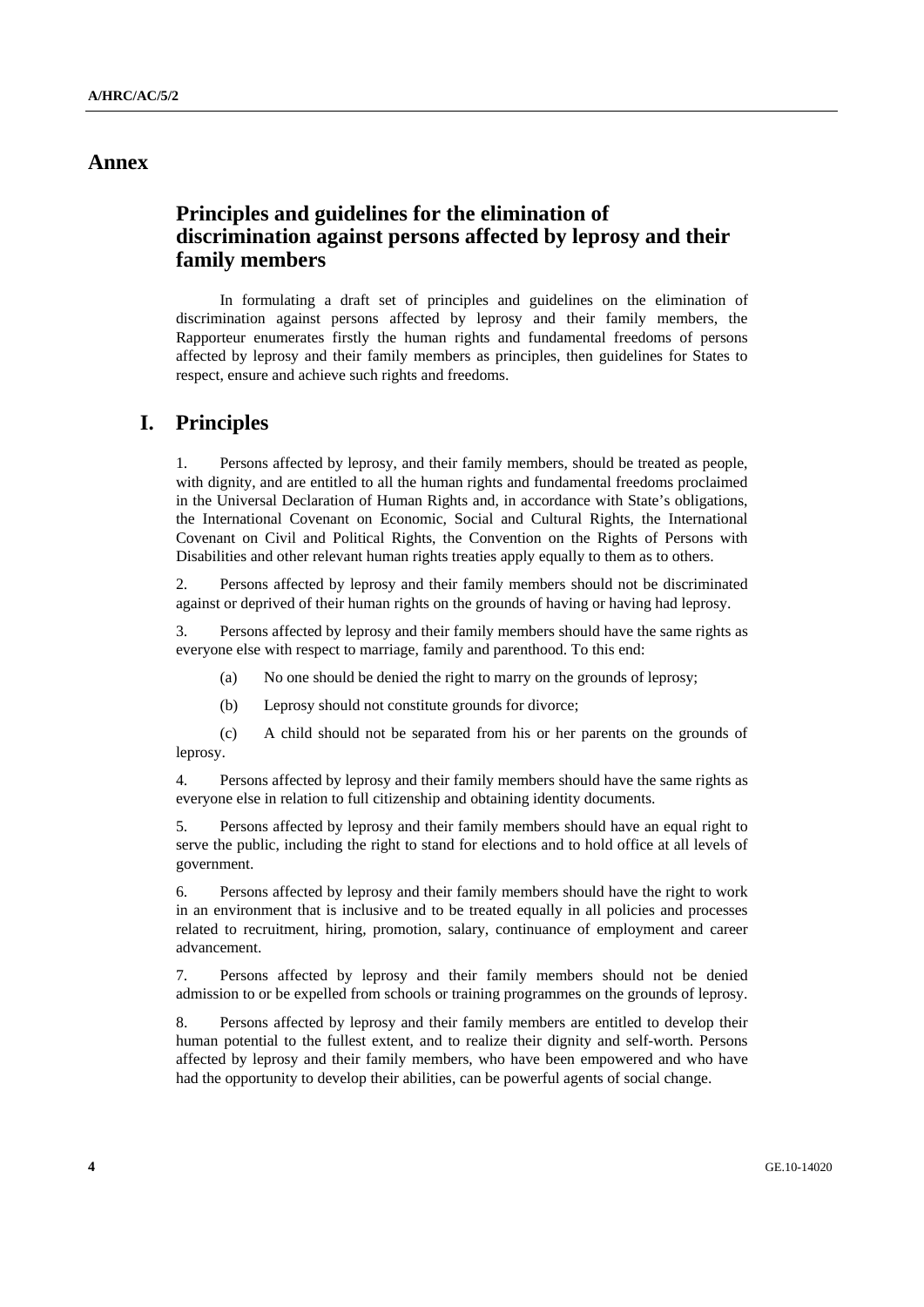9. Persons affected by leprosy and their family members, have the right to be actively involved in decision-making processes regarding policies and programmes that directly concern their lives.

# **II. Guidelines**

### **1. General**

1.1 States<sup>[g](#page-4-0)</sup> should promote the full realization of all human rights and fundamental freedoms for all persons affected by leprosy and their family members without discrimination on the grounds of leprosy. To this end, States should:

Take all appropriate legislative and administrative measures to modify, repeal or abolish existing laws, rules, policies, regulations, customs and practices that discriminate directly or indirectly against persons affected by leprosy and their family members, or that forcefully or compulsorily segregate and isolate persons on the grounds of leprosy in the context of such discrimination;

Ensure that all authorities and institutions take measures to eliminate discrimination on the grounds of leprosy by any person, organization or private enterprise.

1.2 States should take all appropriate measures to achieve for persons affected by leprosy and their family members the full realization of all the rights enshrined in international human rights instruments to which they are party, including the Universal Declaration of Human Rights, the International Covenant on Economic, Social and Cultural Rights, the International Covenant on Civil and Political Rights and the Convention on the Rights of Persons with Disabilities.

1.3 In the development and implementation of legislation and policies and in other decision-making processes concerning issues relating to persons affected by leprosy and their family members, States should consult closely with and actively involve persons affected by leprosy and their family members, individually or through their respective local and national organizations.

#### **2. Equality and non-discrimination**

2.1 States should recognize that all persons are equal before and under the law and are entitled, without any discrimination, to the equal protection and benefit of the law.

2.2 States should prohibit all discrimination on the grounds of a person having or having had leprosy, and guarantee to persons affected by leprosy and their family members equal and effective legal protection.

#### **3. Women, children and the vulnerable**

3.1 In many societies, leprosy has a significantly adverse impact on women, children and the vulnerable. States should therefore pay special attention to the promotion and protection of women, children and the vulnerable.

<span id="page-4-0"></span><sup>&</sup>lt;sup>g</sup> In the present guidelines, "States" denotes both local and national levels of government.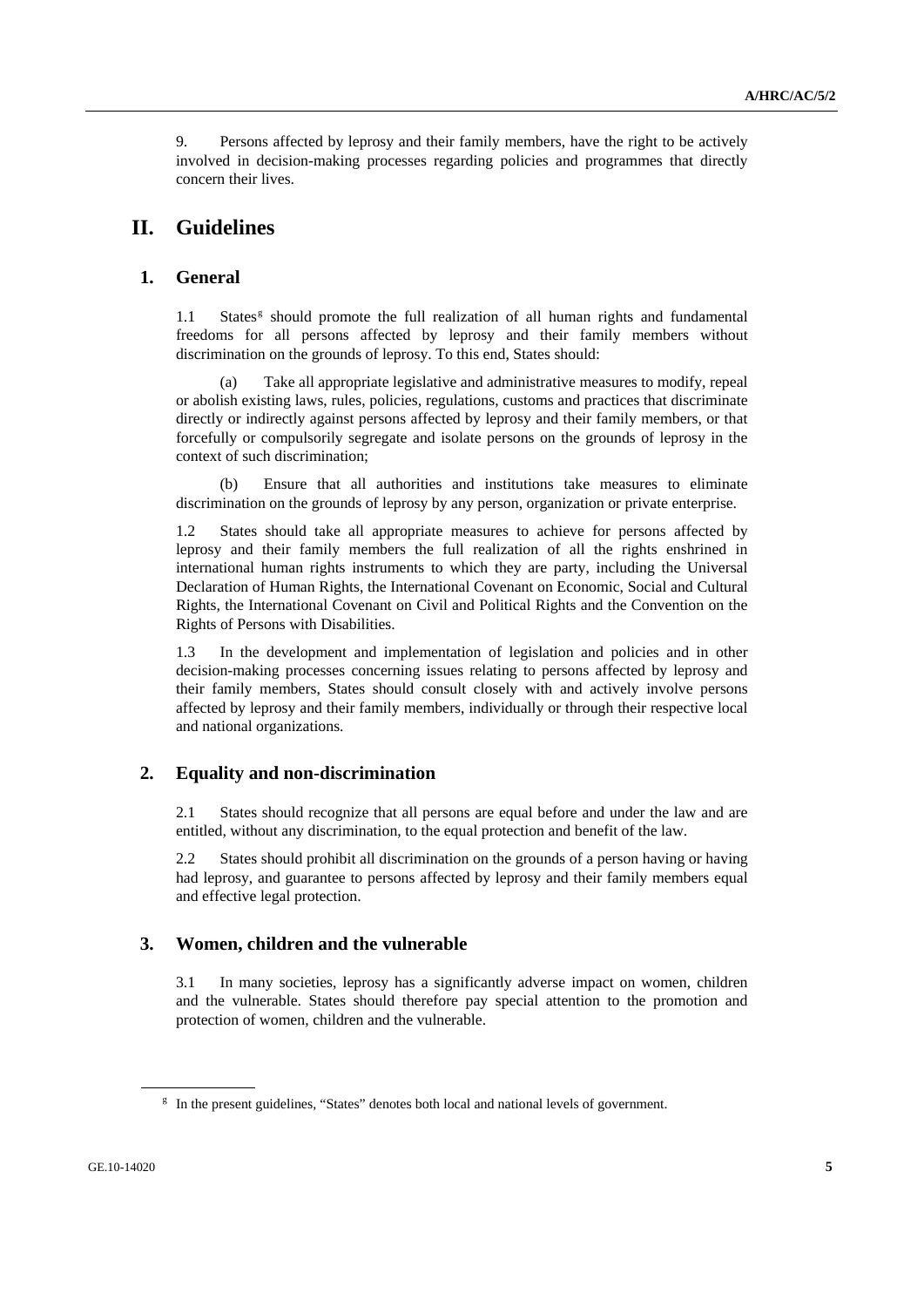3.2 States should promote the full development, advancement and empowerment of women, children and the vulnerable.

#### **4. Home and family**

 States should, where possible, support the reunification of families separated in past decades owing to policies and practices relating to persons diagnosed with leprosy.

#### **5. Living in the community and housing**

5.1 States should promote the enjoyment of the same rights for persons affected by leprosy and their family members, as everyone else, allowing their full inclusion and participation in the community.

5.2 States should identify persons affected by leprosy and their family members living in isolation<sup>[h](#page-5-0)</sup> or segregated from their community owing to their disease, and give them social support.

5.3 States should enable persons affected by leprosy and their family members to choose their place of residence and ensure that they are not obliged to accept a particular living arrangement because of their disease.

5.4 States should allow any persons affected by leprosy and their family members, who were once forcibly isolated by State policies then in effect, to continue to live in the hospitals/communities that have become their homes, if they so desire. In the event that relocation is unavoidable, the residents of these places should be active participants in decisions concerning their future.

#### **6. Participation in political life**

 States should ensure that persons affected by leprosy, and their family members, enjoy equal voting rights. Voting procedures must be accessible, easy to use and adapted to accommodate any individuals physically affected by leprosy.

#### **7. Occupation**

 States should encourage and support opportunities for self-employment, forming cooperatives and vocational training for persons affected by leprosy and their family members, as well as their employment in regular labour markets.

#### **8. Education**

 States should promote equal access to education for persons affected by leprosy and their family members as for everyone else.

<span id="page-5-0"></span><sup>&</sup>lt;sup>h</sup> In its comments on Advisory Committee recommendation 3/1, the World Health Organization stated that "leprosy is a chronic infectious disease, and one of the leading causes of permanent physical disabilities in the world. The disease and its visible complications still contribute to intense social stigma resulting in discrimination of patients and their family members. Isolation can never be justified in the case of leprosy".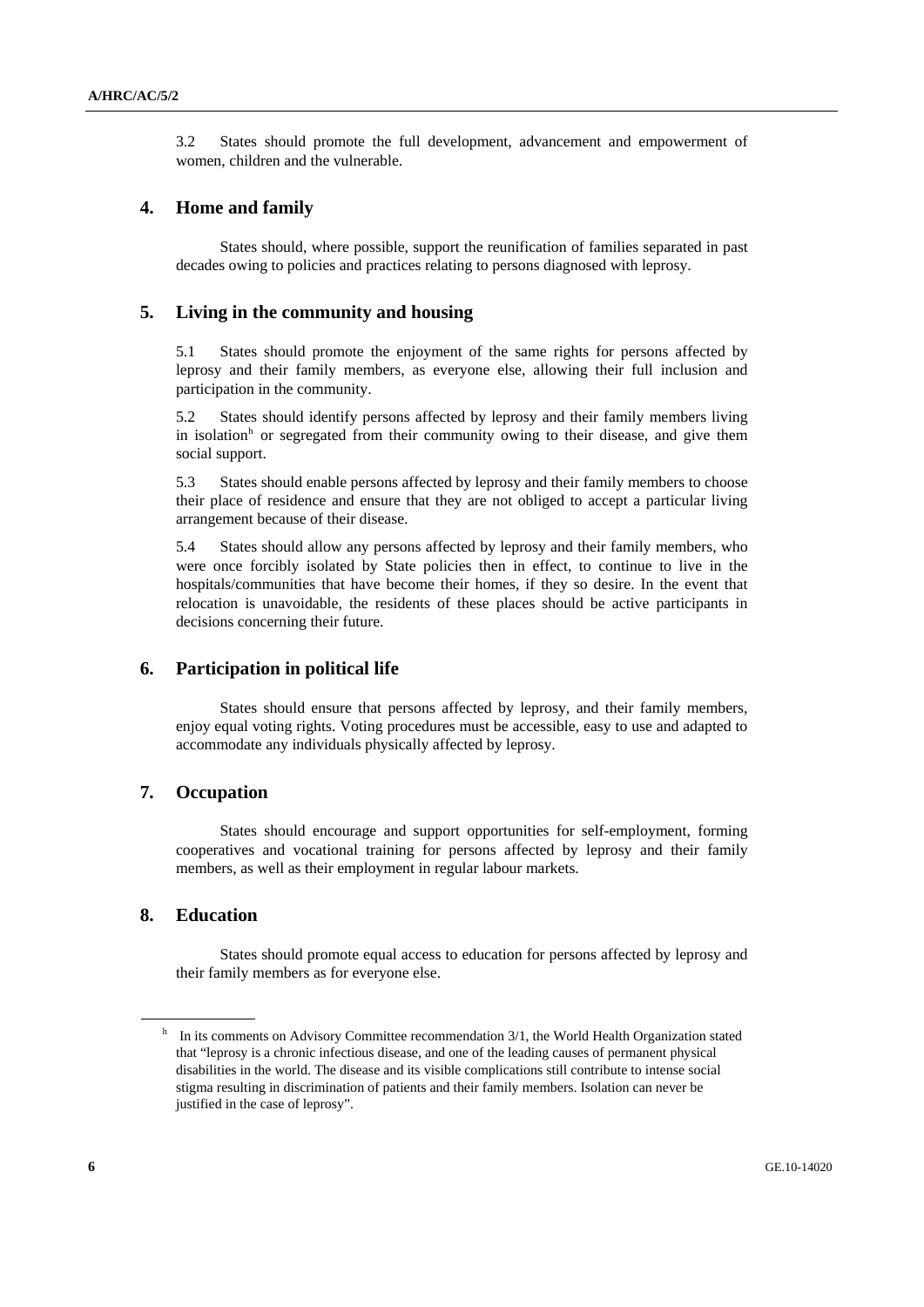### **9. Discriminatory language**

 States should remove discriminatory language, including the term "leper" or the equivalent in any language or dialect, from governmental publications and revise existing publications containing such language as expeditiously as possible.

#### **10. Participation in public life, cultural life and recreation**

10.1 States should promote the equal enjoyment of the rights and freedoms of persons affected by leprosy and their family members, as enshrined in international human rights instruments, including the Universal Declaration of Human Rights, the International Covenant on Economic, Social and Cultural Rights, the International Covenant on Civil and Political Rights and the Convention on the Rights of Persons with Disabilities, indispensable for their dignity.

10.2 States should promote equal access to public places, including hotels, restaurants and buses, trains and other forms of public transport for persons affected by leprosy and their family members.

10.3 States should promote equal access to cultural and recreational facilities for persons affected by leprosy and their family members.

10.4 States should promote equal access to places of worship for persons affected by leprosy and their family members.

#### **11. Health care**

11.1 States should provide persons affected by leprosy at least with the same range, quality and standard of free or affordable health care as that provided for persons with other diseases. In addition, States should provide for early detection programmes and ensure prompt treatment of leprosy, including treatment for any reactions and nerve damage that may occur, in order to prevent the development of stigmatic consequences.

11.2 States should include psychological and social counselling as standard care offered to persons affected by leprosy who are undergoing diagnosis and treatment, and as needed after the completion of treatment.

11.3 States should ensure that persons affected by leprosy have access to free medication for leprosy, as well as appropriate health care.

# **12. Standard of living**

12.1 States should recognize the right of persons affected by leprosy and their family members to an adequate standard of living, and take appropriate steps to safeguard and promote that right, without discrimination on the grounds of leprosy, with regard to food, clothing, housing, drinking water, sewage systems and other living conditions. States should:

 (a) Promote collaborative programmes involving the Government, civil society and private institutions to raise funds and develop programmes to improve the standard of living;

 (b) Provide or ensure the provision of education to children whose families fall below the poverty line by means of scholarships and other programmes sponsored by the Government and/or civil society;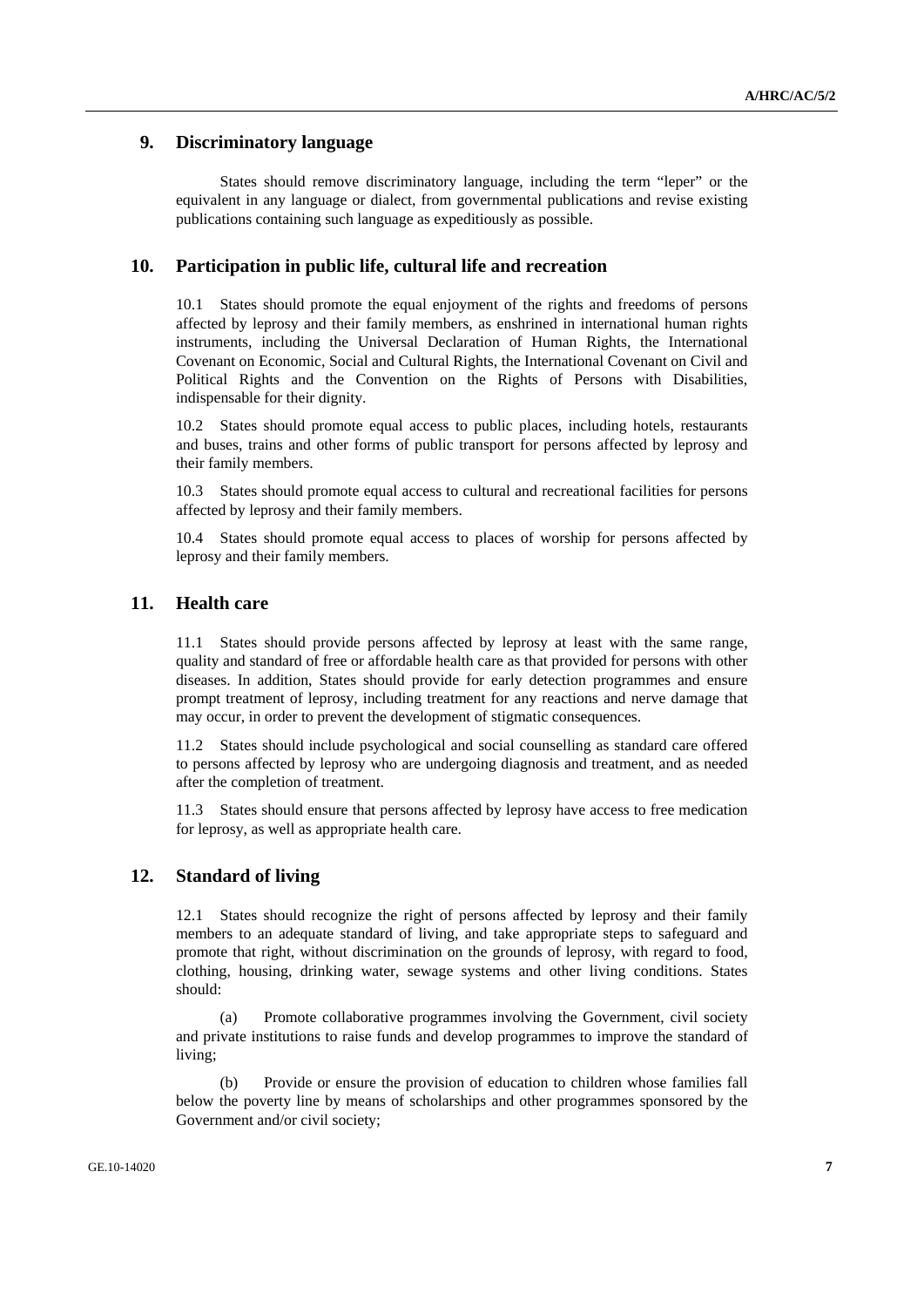(c) Ensure that persons below the poverty line have access to vocational training programmes, microcredit and other means to improve their standard of living.

12.2 States should promote the realization of this right through financial measures, such as the following:

 (a) Persons affected by leprosy and their family members who are not able to work because of their age, illness or disability should be provided with a government pension;

 (b) Persons affected by leprosy and their family members who fall below the poverty line should be provided with financial assistance for housing and health care.

#### **13. Awareness-raising**

 States, working with human rights institutions, non-governmental organizations, civil society and media, should formulate policies and plans of action to raise awareness throughout society and to foster respect for the rights and dignity of persons affected by leprosy and their family members. These policies and plans of action may include:

 (a) To provide information about leprosy at all levels of the education system, beginning with early childhood education;

 (b) To promote the production and dissemination of "know your rights" material to give to all persons recently diagnosed with leprosy;

To encourage the media to portray persons affected by leprosy and their family members with dignified images and terminology;

 (d) To recognize the skills, merits and abilities of persons affected by leprosy and their contribution to society and, where possible, support exhibitions of their artistic, cultural and scientific talents;

 (e) To encourage creative persons, including artists, poets, musicians and writers, particularly those who have personally faced the challenges of leprosy, to make a contribution to awareness-raising through their specific talents;

 (f) To provide information to social leaders, including religious leaders, on how leprosy in their teachings or written materials may contribute to the elimination of discrimination against persons affected by the disease and their family members;

To encourage higher education institutions, including medical schools and nursing schools, to include information about leprosy in their curricula, and develop and implement a "train the trainer" programme and targeted educational materials;

 (h) To promote collaboration with the World Programme for Human Rights Education to incorporate the human rights of persons affected by leprosy and their family members into the national human rights education programme of each State;

To identify ways to recognize, honour and learn from the lives of individuals forcibly isolated by their Governments for having been diagnosed with leprosy, including oral history programmes, museums, monuments and publications;

 (j) To support grass-roots awareness efforts to reach communities without access to traditional media.